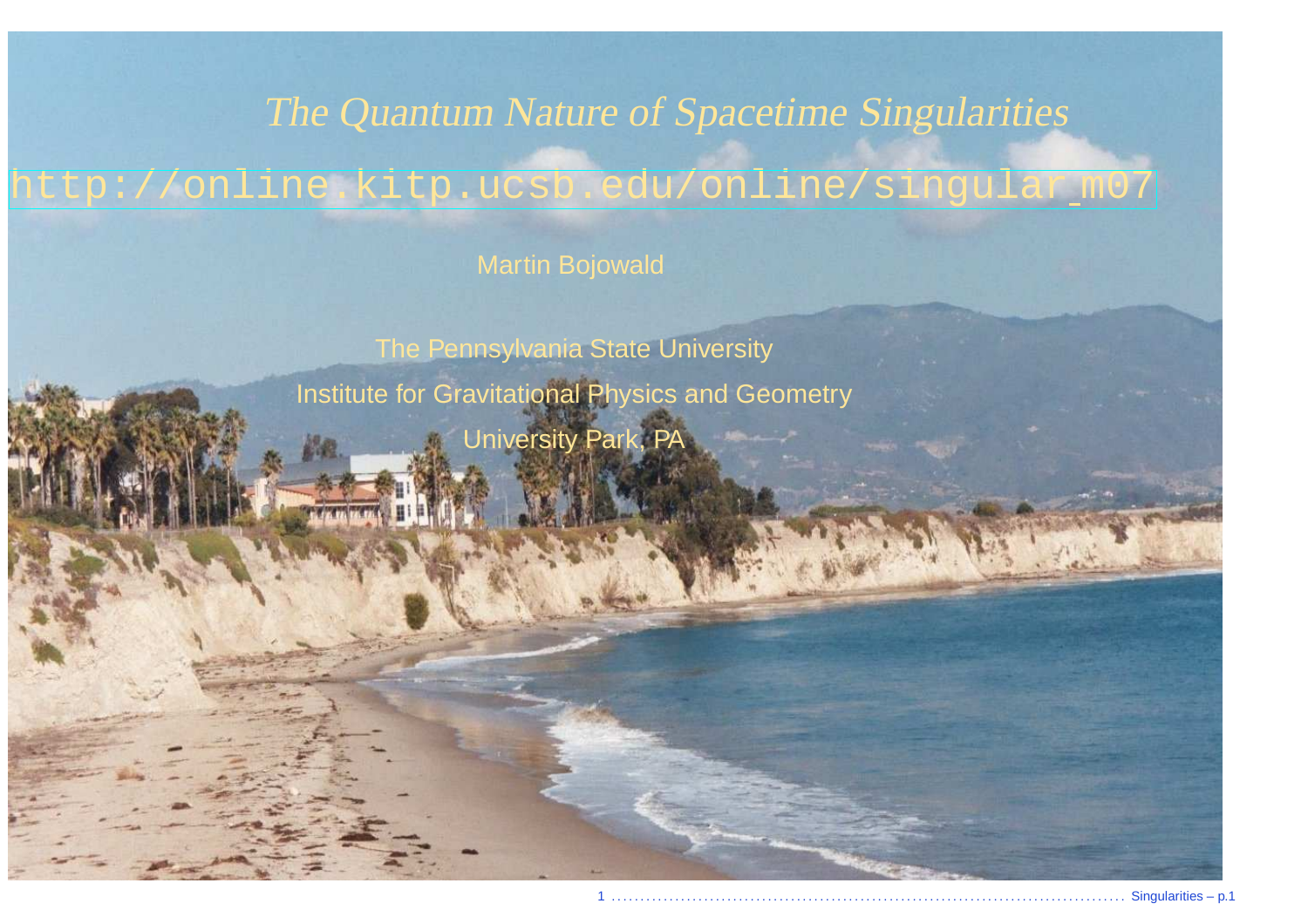

## **Topics**



Focus on *spacelike* (or possibly null) singularities to deal with dynamically relevant cosmological or collapse situations. (Also: cosmic censorship against timelike singularities.)

Singularity theorems not very specific about properties of singularities they predict. But classical structure of spacelikecurvature singularities conjectured to be described well by  $BKL$  picture, reducing inhomogeneous situation to homogeneous (but anisotropic) one. Growing support numerically and inmidi-superspace models.

Suggests simplifications for analysis of possible *quantum* resolution, but what does "resolution" mean?

Specific cases (mostly very special, but one has to start somewhere) presented with input from s*tring theory* and *loop*<br>quantum aravity quantum gravity.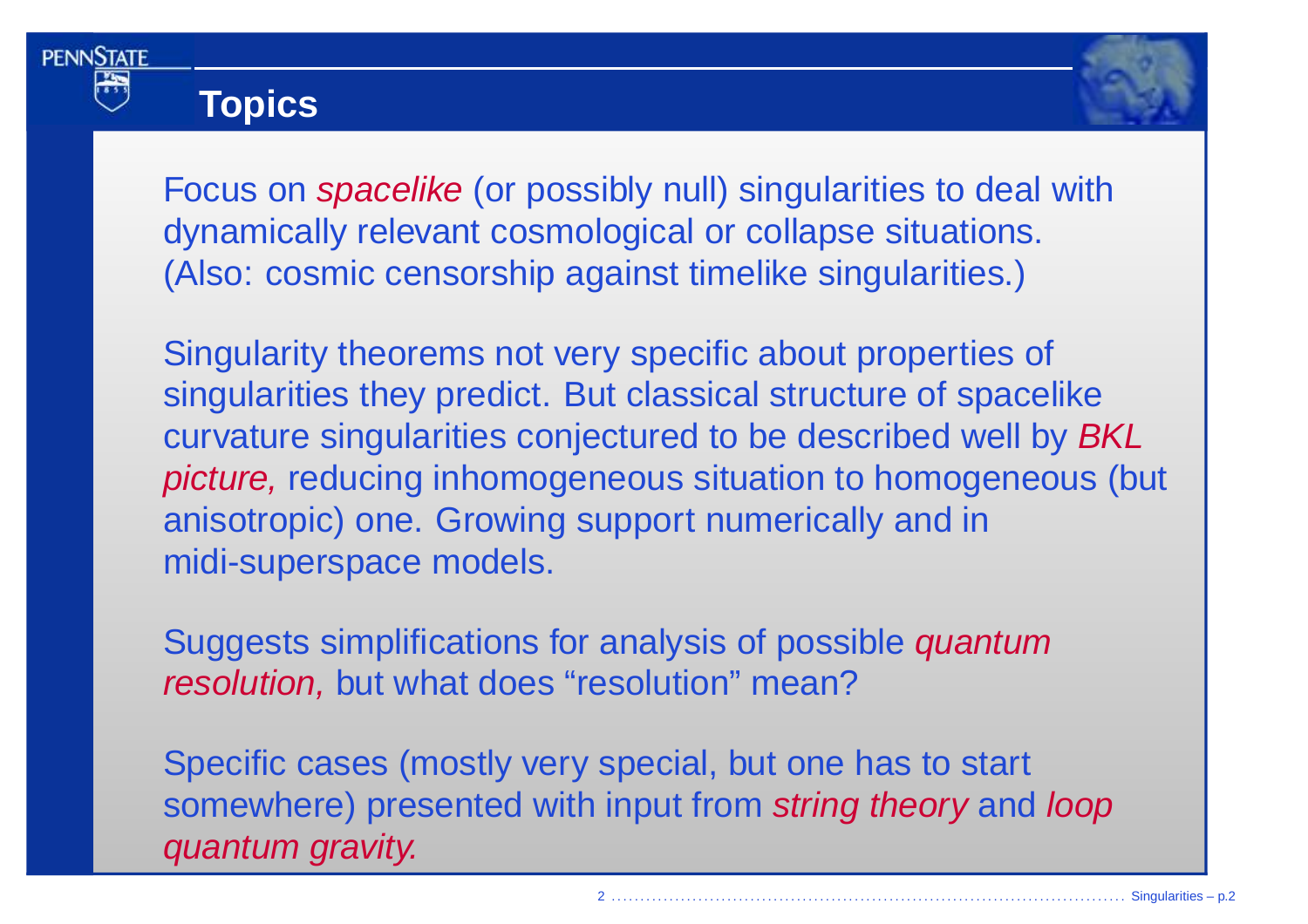

**PENNSTATE** 

Simplest anisotropic model: Bianchi I,

$$
ds^{2} = -dt^{2} + a_{1}(t)^{2}dx^{2} + a_{2}(t)^{2}dy^{2} + a_{3}(t)^{2}dz^{2}
$$

Kasner solution:  $a_I(t)=t^{p_I}$  with exponents satisfying  $\sum_{I} p_I = 1 = \sum_{I} p_I^2.$ 

Parameterization by single variable:

$$
p_1 = \frac{-u}{u^2 + u + 1} \quad , \quad p_2 = \frac{u+1}{u^2 + u + 1} \quad , \quad p_3 = \frac{u(u+1)}{u^2 + u + 1}
$$

each value of  $1\leq u\leq \infty$  corresponding to a different solution.

During collapse ( $t\rightarrow 0,~V\propto t)$ , *one direction expands* (unless<br> $u=\infty$ )  $u = \infty$ ). Curvature singularity:  $R^{abcd}R_{abcd} = \frac{16}{t^4} \frac{u^2(u+1)^2}{(u^2+u+1)^3}$ .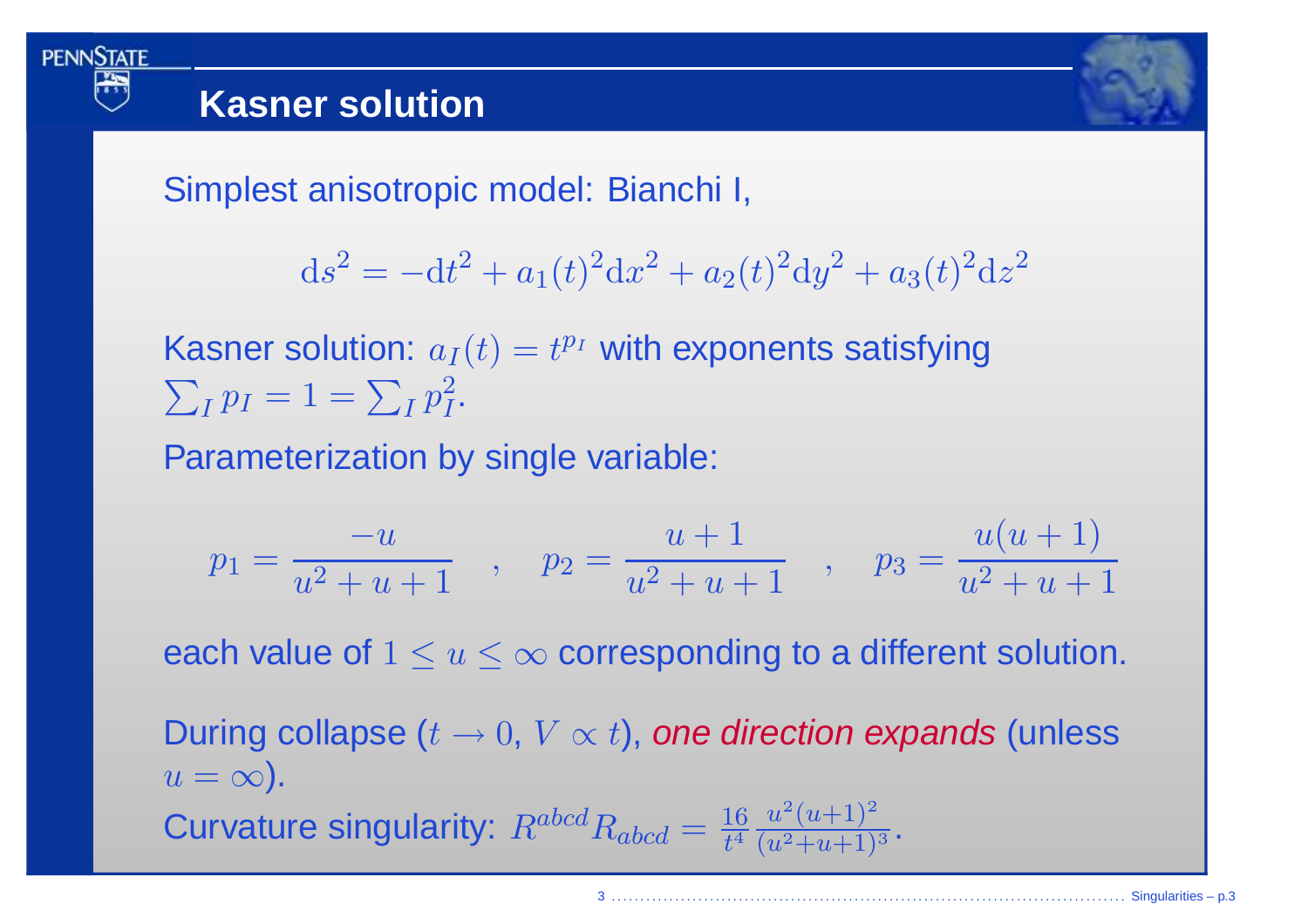

# **BKL conjecture [Berger, Garfinkle]**

In *approach to singularity,* some terms in Einstein's equation diverge and thus dominate over others. Simpler asymptotic equations? BKL conjecture: time derivatives most important, independent (but different) *minisuperspace model at each spatial point.* 

Example: Gowdy models,  $\mathrm{d}s^2 =$  $e^{(\lambda+t)/2}(-e^{-2t}dt^2+dx^2)+e^{-t}(e^P(dy+Qdz)^2+e^{-P}dz^2)$ with three functions  $\lambda(t,x),\,P(t,x),\,Q(t,x)$  of  $t$  and  $x$  only; singularity for  $t\to\infty.$  Einstein's equations:

$$
P_{tt} - e^{2P}Q_t^2 - e^{-2t}P_{xx} + e^{2(P-t)}Q_x^2 = 0
$$

$$
Q_{tt} + 2P_tQ_t - e^{-2t}(Q_{xx} + 2P_xQ_x) = 0
$$

with spatial derivatives suppressed exponentially (but  $P$  $P-t$ ).

Supported numerically also for full equations, choosing <sup>a</sup> gaugewhere slices approach the singularity.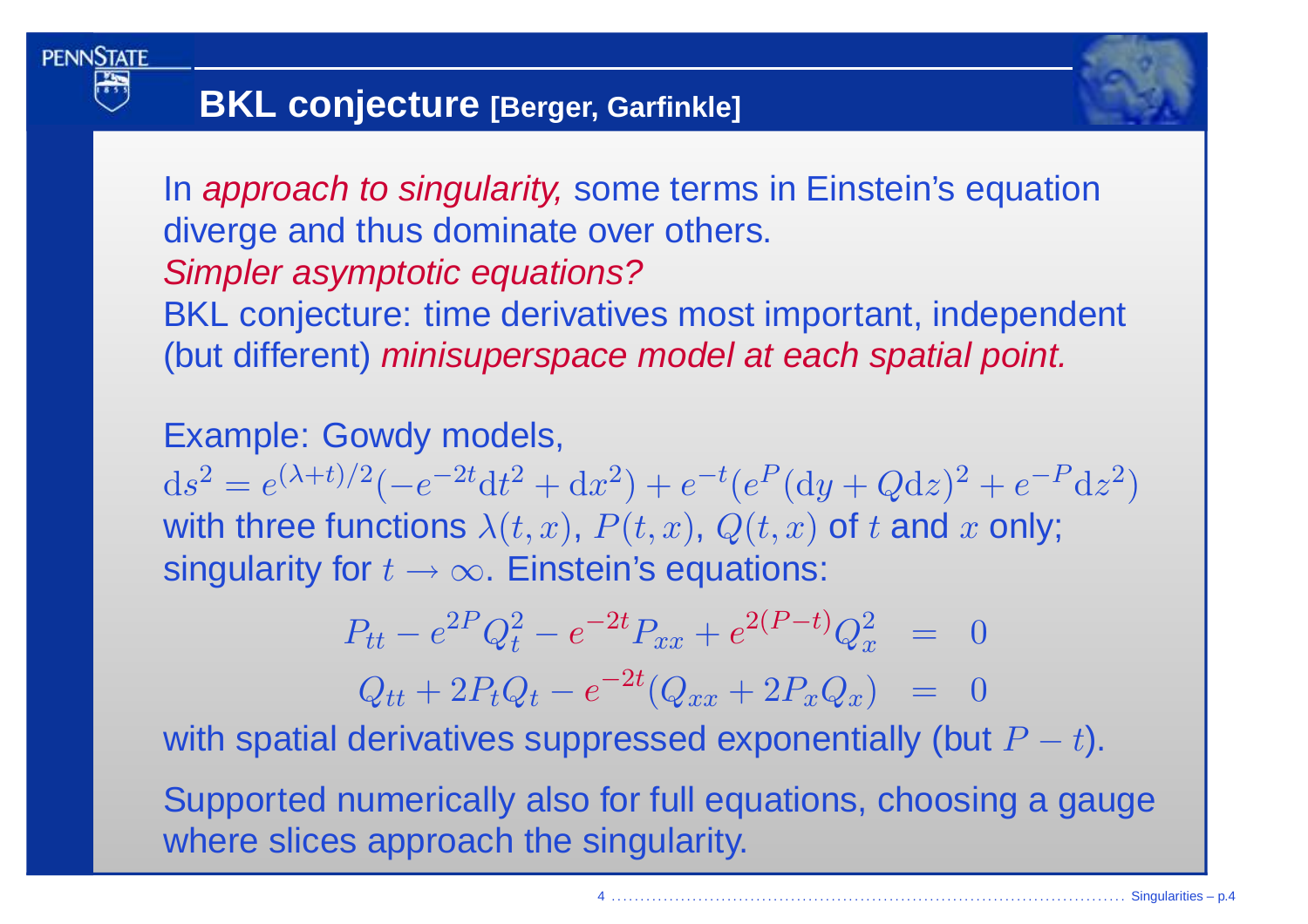

### **General situation**



For instance, mixmaster (Bianchi IX): reflections described bychaotic BKL (Belinskii-Khalatnikov-Lifshitz) map  $u_{n+1} = u_n - 1$ for  $2 \leq u_n$ ,  $u_{n+1} = (u_n - 1)^{-1}$  for  $1 \leq u_n < 2$ .

Suggests complicated structure of classical singularity (fractal?). But: chaotic as <sup>a</sup> discrete system with infinitely many reflections, e.g.  $\Delta \log V \approx 10^{60}$  required for  $250$  reflections to occur.

Typically, only 3 – 5 reflections between Planck and Hubble<br>easle scale.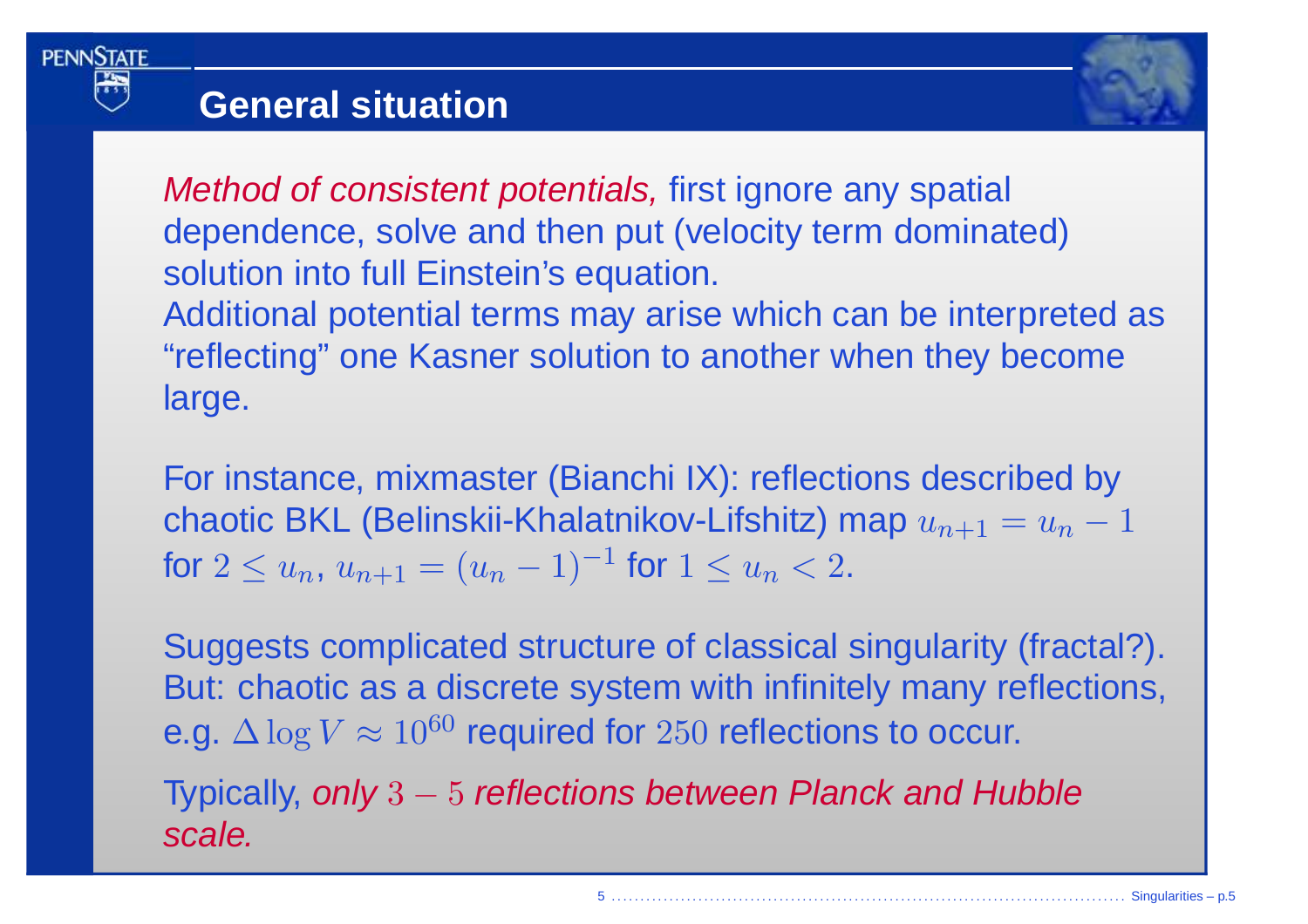

## **Implications for quantum gravity?**

Only one single *Kasner* motion may be enough (crossing Planck curvature). Then, any potentials or inhomogeneities in solutionscan be ignored.

But: quantum gravity *changes dynamics,* scenario still realized? Asymptotic statements used in justifications. Usefulness depends on mechanism of resolution, e.g. asymptotic regimemay be avoided in bounces.

How is <sup>a</sup> singularity to be resolved? (i) Non-singular solution(s) for quantum degrees of freedomreproducing <sup>a</sup> semiclassical limit which would be singular. (ii) Well-behaved observables at all times. (iii) Theory of initial conditions.

Several special examples put forward.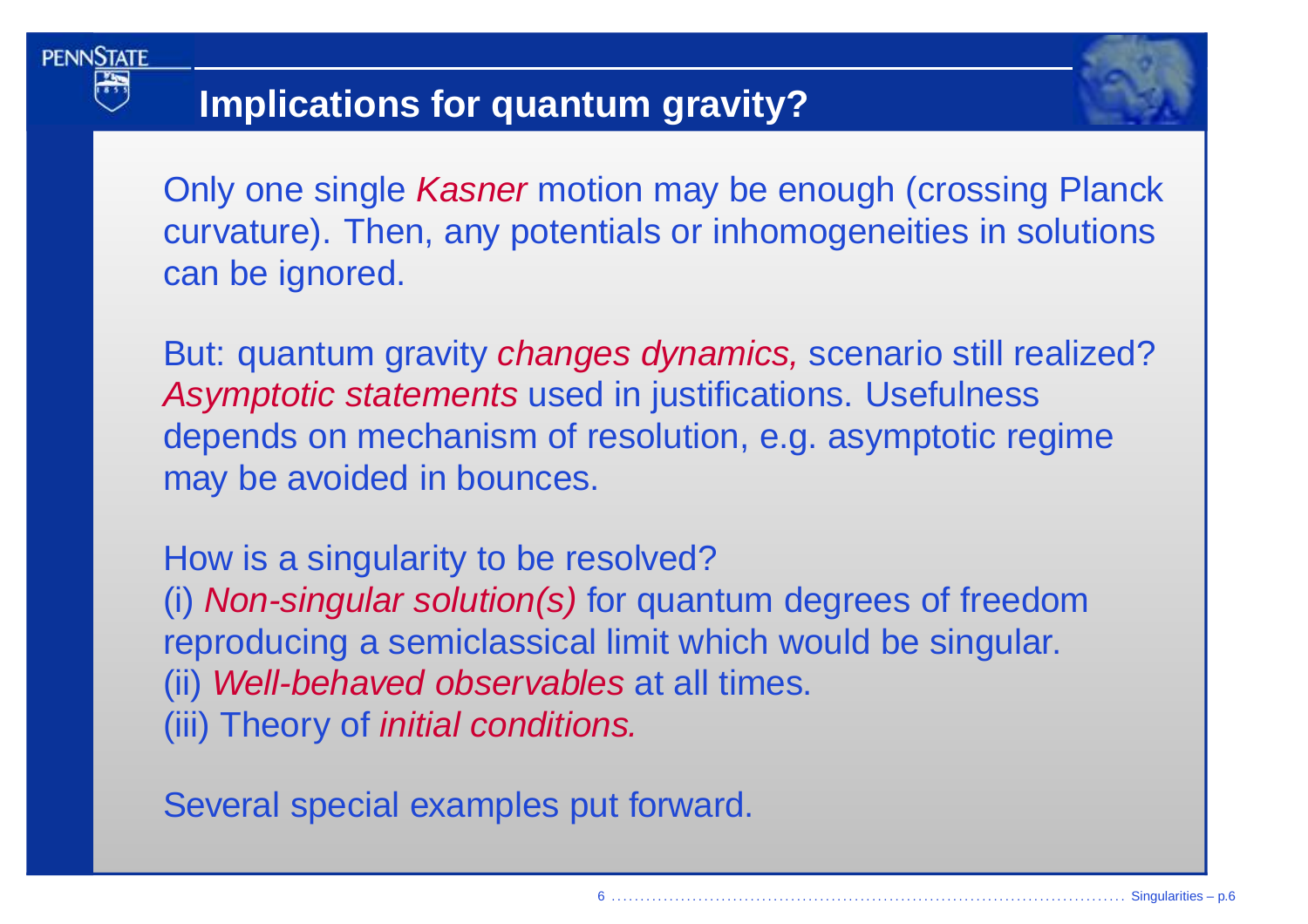

### **String theory**



(i) Main approach: AdS/CFT correspondence, relate bulkgeometry of asymptotically AdS solutions to correlationfunctions of bounary field theory.

Boundary theory non-singular (unitary evolution), but can it reproduce all aspects of the bulk, especially those hiddenbehind horizons? And if so, how are they resolved specifically?

Other results:

(ii) *String perturbation theory,* brane gas, tachyon condensation. (iii) *Matrix theory,* emergence of space-time.

(iv) *Classical supergravity,*  $\sigma$ *-*model on time axis, BKL.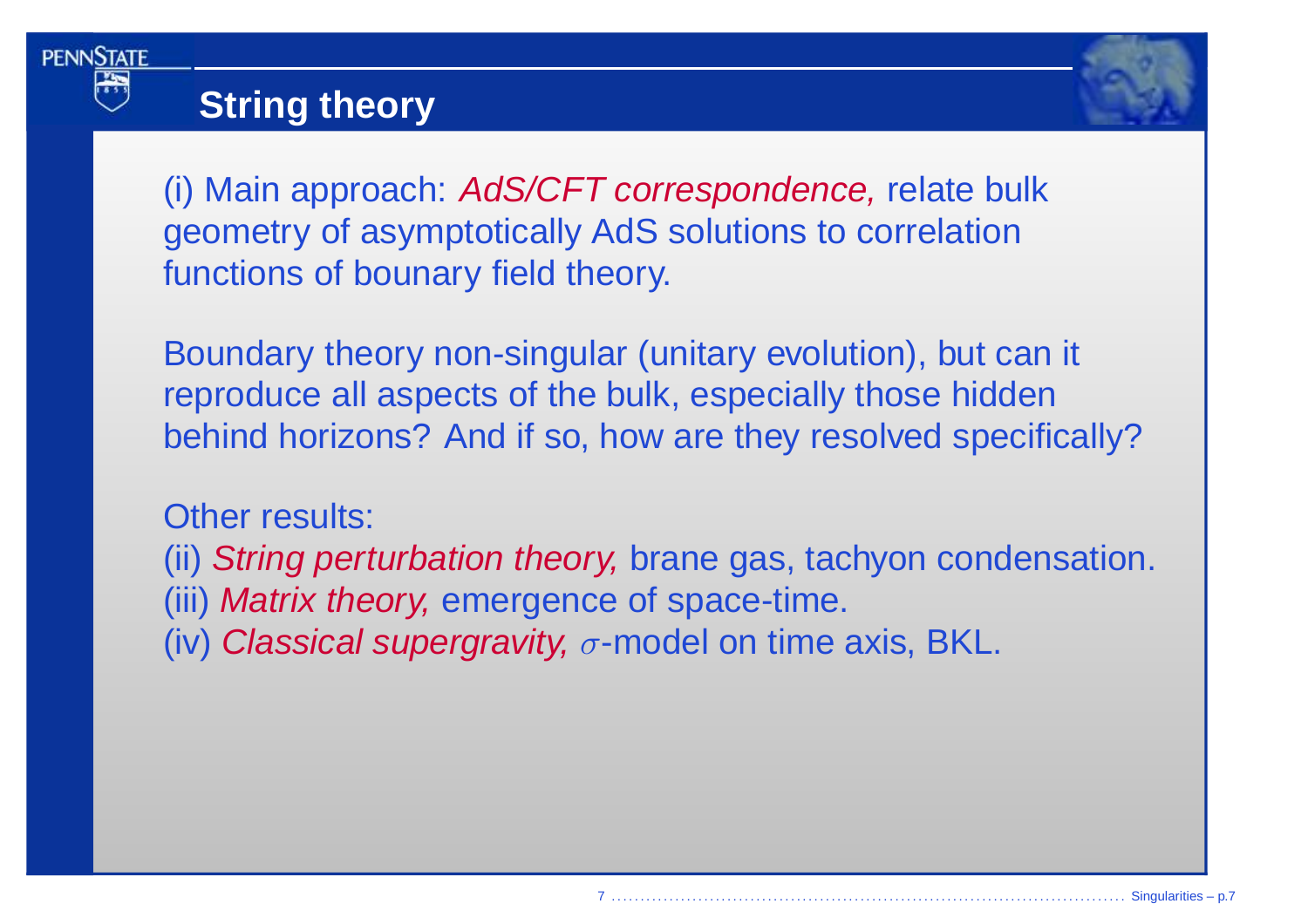**PENNSTATE** 

Asymptotically AdS bulk geometry described through boundaryproperties of  $\mathcal{N}=4$  SU(N) super Yang–Mills theory,  $g_s=g$ 2 YM $_{\rm M}$  and  $(L/\ell_s)^4$  $\mathbf{f} = g$ Background geometry +→→ 2 ${}^{2}_{\text{YM}}N=$  $\lambda$ . (Bulk dimension  $d+1$ ) boundary state  $\textsf{scalar} \; \textsf{field} \; \phi \; \textsf{of} \; \textsf{mass} \; m \quad \quad \longleftrightarrow \; \textsf{operator} \; \mathcal{O}, \; \textsf{conformal} \; \textsf{dim}.$  $\Delta = d/2 + \sqrt{m^2}$  $\rightarrow$  correlator  $G$  $^2+d^2$  $^{2}/4$ bulk propagator G  $\longleftrightarrow$ (Wightman function) (Green's function of wave equation) lim $r,r'$  :  $'\rightarrow \infty$  $\bigl( rr$ ′ )  $\Delta$  ${}^{\Delta} \mathcal{G}$  $(x,r;x$  $\prime\prime, r^{\prime}) =$ 1 $\sqrt{m^2}$ Behavior of correlation functions determined for  $N \to \infty$  and<br> $\lambda \to \infty$  (( $\ell_{\rm E}/L$ )<sup>4</sup> = a ( $\ell$  /  $L$ )<sup>4</sup> = 1 / $N = 0$ ; no quantum gravity  $^2+d^2$  $^{2}/4$  $G\,$  $(x,x$ ′ )  $\lambda \rightarrow \infty$   $((\ell_{\rm P}/L)^4 = g_s(\ell_s/L)^4 = 1/N = 0$ : no qu $(\ell_{\rm P}/L)^4 = 1/\lambda_s$  $(\ell_s/L)^4 = 1/\lambda = 0$ : no string effects).  $^4=g_s(\ell_s/L)^4=1/N=0$ : no quantum gravity,

 $N \to \infty$  to probe classical structure, look for changes at finite  $N$ .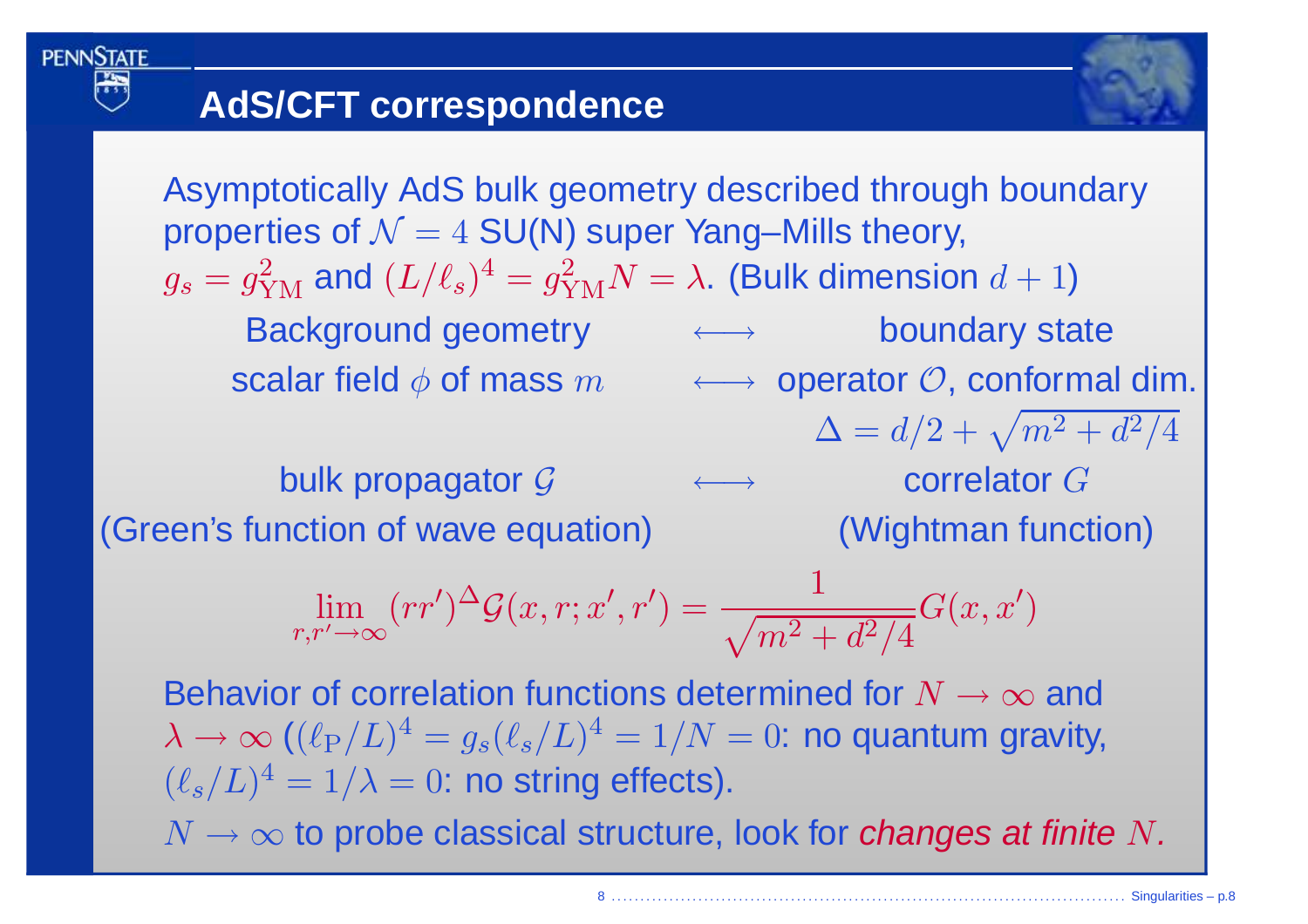

Schwarzschild-AdS background of mass  $\mu,$ 

$$
ds^{2} = -f(r)dt^{2} + f(r)^{-1}dr^{2} + r^{2}d\Omega_{3}^{2}
$$

with  $f(r) = 1 + r$ thermal state  $\rho_T$  of (Hawking) temperature 2 − $-\mu/r^2 = (r)$ 2 $r$ 2 $_0^2)(r$ 2 $^2+r$ 2 $\binom{2}{1}/r^2$ , mapped to  $T=\beta^{-1}=(r_0^2$  $\tau$  of (Hawking) temperature 2 $\frac{2}{0}+r$ 2 $_{1}^{2})/2\pi r_{0}$  $_{\rm 0}$  (periodicity in Euclidean version).

Take large mass  $m$  of scalar, propagator describes bulk<br>coodesies (geometric entics approximation) which can b geodesics (geometric optics approximation) which can beextracted from boundary correlator  $G(t) = \langle \mathcal{O}(t) \mathcal{O}(0) \rangle_T$ . (No back-reaction if  $N\rightarrow\infty$ .)

Consider Fourier transform  $G(\omega)$ , compare correlator and geodesic equation.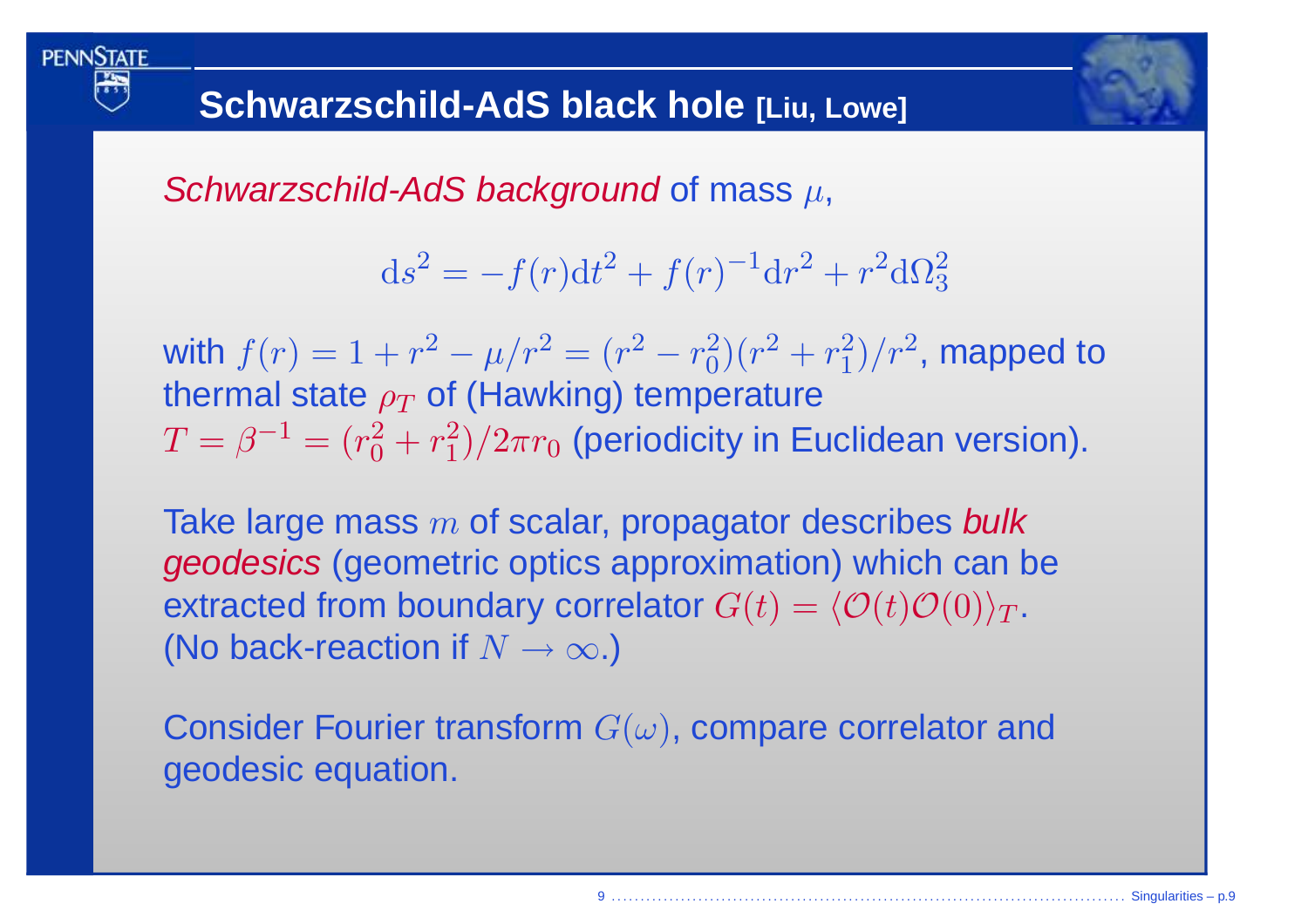

**PENNSTATE** 



Geodesics in Euclidean AdS reproduced for real  $\omega$ : no trace of horizon or inside.

Analytic continuation to imaginary  $\omega$ : spacelike geodesics in Lorentzian AdS, some stretching between asymptotic regions. Cross horizon and approach singularity.

Moreover:  $G(\omega)$  has poles at

 $\omega \approx 2\pi\sqrt{m^2+d^2/4}/\mathcal{B} + \omega_0 + 4\pi n/\mathcal{B},\, n \in \mathbb{N}$  along diagonals of complex plane  $(\tilde{\beta}=2\pi r_1/(r_0^2+r_1^2),\,{\cal B}=\tilde{\beta}+i\beta)$ : quasinormal *modes.* Classical results for  $N \to \infty$ ,  $\lambda \to \infty$  limit.

Analytic structure different at finite  $N$ : poles merge to branch cuts. No trace of quasinormal modes, horizon, singularity inquantum gravity. All emerge only in large  $N$  (classical) limit.

Geometrical picture? Do non-static backgrounds/back-reaction/evaporation require interactions infield theory, non-analytic Feynman propagator, choice of time?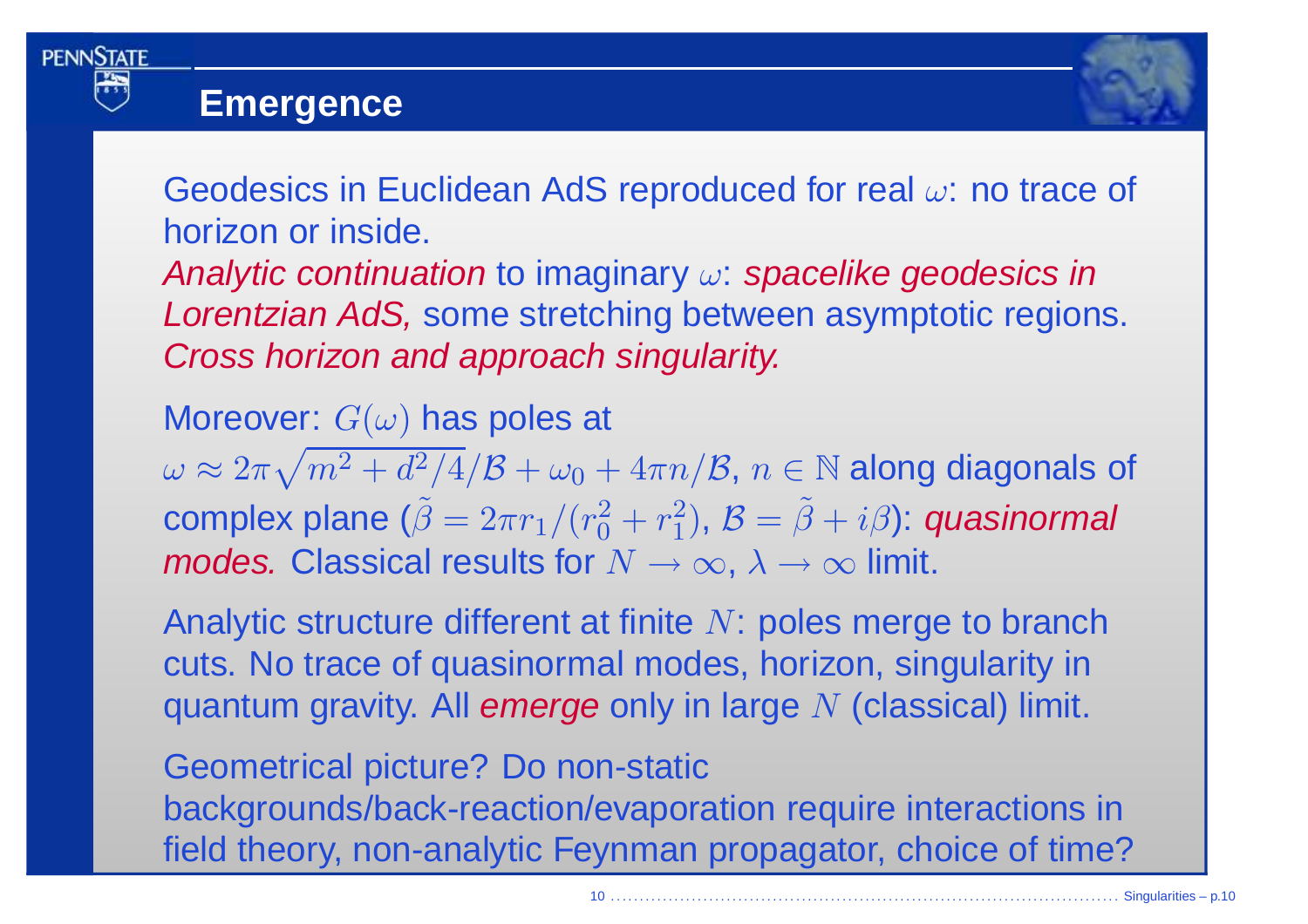## **Cosmology [Hertog]**

**PENNSTATE** 

Scalar field on asymptotically AdS:  $\phi = \alpha/r + \beta/r^2 + O(r^{-3})$ .<br>Statio hackground:  $\beta$  and assemblatical hackground:  $\beta$  / 0 (h Static background:  $\beta=0$ ; cosmological background:  $\beta\neq 0$  (by studying Euclidean instantons).

Boundary theory for  $\beta=0$ :  $\phi$  dual to  ${\cal O}\sim \phi^2$  ( $\Delta=1$ ),  $\alpha\leftrightarrow \langle{\cal O}\rangle.$  $\beta \neq 0$ : interacting CFT,  $S = S_0 + k \int \mathcal{O}^3$ . Cosmology requires potential  $V = \phi^2 - k \phi^6$  unbounded from below. Runaway solution for each mode  $\phi$  *reaching infinity in finite time.* 

Quantum theory: Construct self-adjoint extension of Hamiltonian, reflecting boundary conditions at infinity. Taken asindication for bounce.

Only single mode considered in argument. Different extension parameter for each mode independently? Determined by string theory? What kind of bounce if different modes are reflected at different times?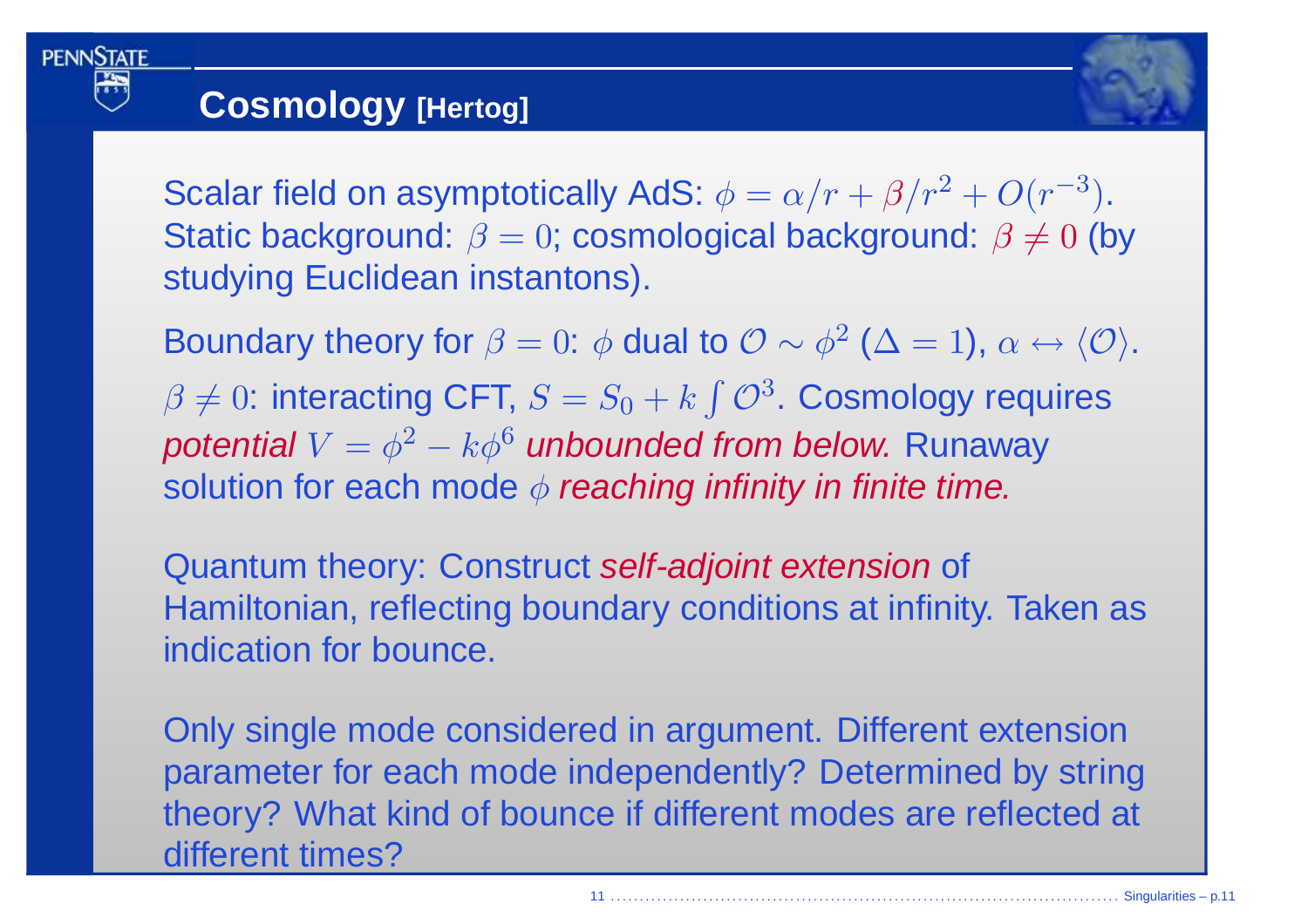

## **Other [Silverstein, Brandenberger, Verlinde, Nicolai]**

Tachyon condensation: String winding modes with antiperiodicFermion boundary conditions give negative contribution to mass. Tachyon leads to instability, condensate provides matter contribution effectively avoiding singularity (null, not curvature). Picture: Not <sup>a</sup> bounce but topological closure.

Matrix models: Coordinates as diagonal components of interacting matrices. *Emergence* of classical space-time when diagonal, no geometry if not. Suggests replacing singularity by non-geometrical quantum state. Sspecific examples for null (not curvature) singularity, sometimes bouncing sometimes not.

Eleven dimensional supergravity: combined with BKL ideassuggests minisuperspace model but with enhanced  $E_{11}$ symmetry. Near singularity, *infinite-dimensional*  $\sigma$ -model on time axis. Space-time to *emerge* at large volume.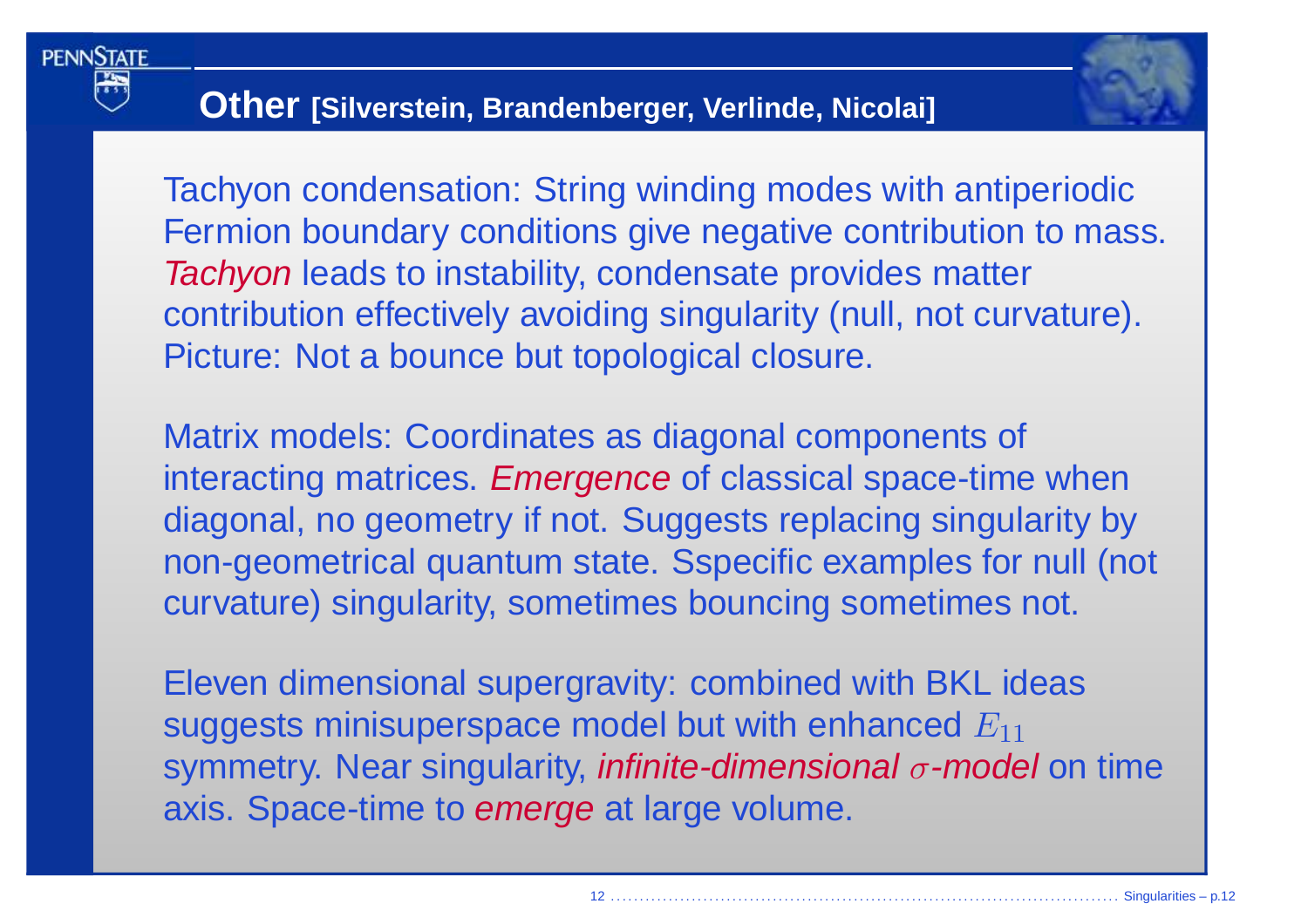

# **LQG [Ashtekar, MB, Pullin, Thiemann]**

Underlying features: use of bounded *holonomies* (Ashtekar connection  $A_a^i$ , extrinsic curvature), *discrete spectra for fluxes* (densitized triad  $E^a_i$ , spatial metric).

Allows well-defined quantizations of Hamiltonian constraint. Main problem: express curvature components through holonomies, quantize inverse powers of triad components asrequired in  $\int {\rm d}^3x \epsilon_{ijk}F^i_{ab}E^a_i E^b_j/\sqrt{|\det E^c_l |}.$ 

#### Use identities such as

$$
\left\{ A_a^i, \int \sqrt{|\det E|} d^3 x \right\} = 2\pi \gamma G \epsilon^{ijk} \epsilon_{abc} \frac{E_j^b E_k^c}{\sqrt{|\det E|}}
$$
  
and  $s_1^a s_2^b F_{ab}^i \tau_i = \Delta^{-1} (h_\alpha - 1) + O(\Delta)$ .  
 $\frac{\vec{s}_2}{\vec{s}_1} \Delta \Delta \hat{\phi}$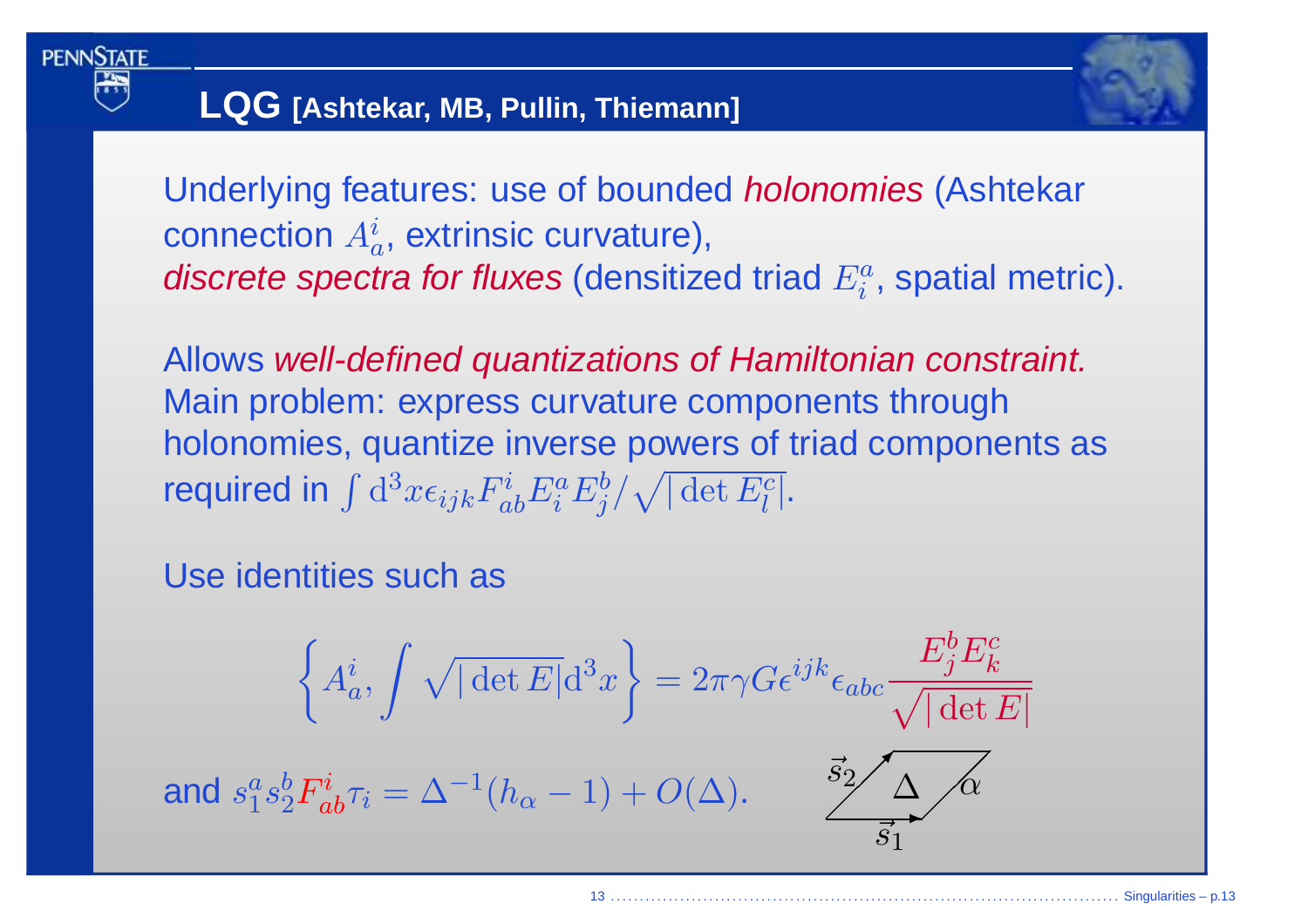

### **Implications**



Quantizations of inverse volume are *finite in isotropic models.* Expectation values in general remain *bounded* if computed in coherent states whose peak follows classical isotropic trajectorytoward singularity.

Properties of full operator corresponding to inverse volume?(Difficult to relate to singularities.)Peak trajectory with classical singularity structure put in, quantum corrections to/dissolution of coherent states?

Dynamics of symmetric models often described by *difference* equation for wave function in triad representation. Can be analized more easily than full constraint.

Isotropic model with free scalar allows determination of physical Hilbert space, observables: not only complete construction of quantum model but also detailed (but model specific?) picture.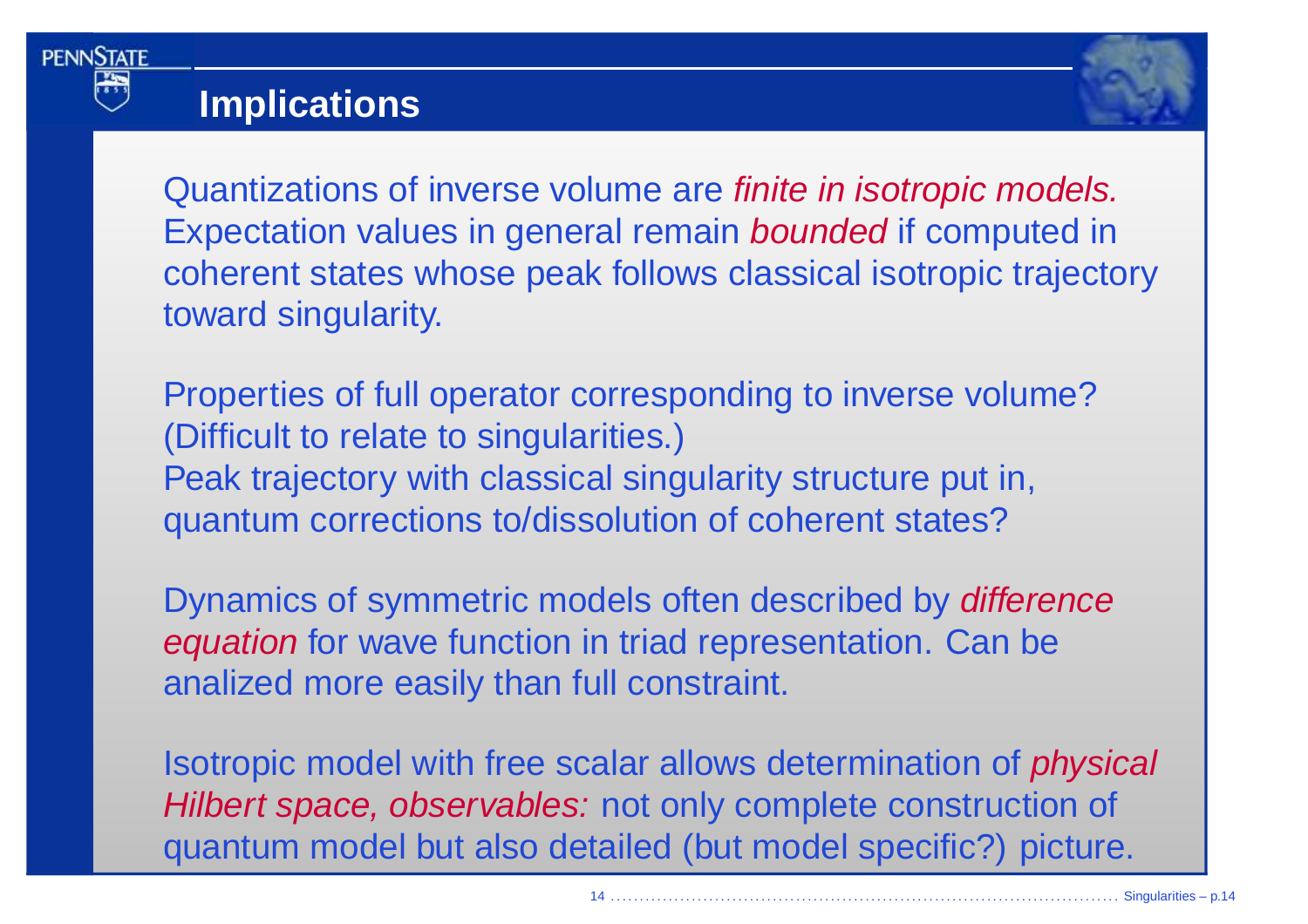

### **Difference equation**

Hamiltonian constraint:

$$
\hat{C}|\mu\rangle = \frac{3}{16\pi G \delta^3 \gamma^3 \ell_{\rm P}^2} (V_{\mu+\delta} - V_{\mu-\delta})(|\mu+4\delta\rangle - 2|\mu\rangle + |\mu-4\delta\rangle)
$$

Operator equation  $(\hat{C})$  $|\psi\rangle=\sum_{\mu}\psi_{\mu}(\phi)|\mu\rangle$  where  $\psi_{\mu}(\phi)$  represents the state in the *tri*  $+\hat{H}_{\text{matter}}|\psi\rangle = 0$  to be solved for states  $P=\sum_{\mu}\psi_{\mu}(\phi)|\mu\rangle$  where  $\psi_{\mu}(\phi)$  represents the state in the *triad* representation.

Results in *difference equation* for  $\psi_\mu(\phi)$  (one version):

 $(V_{\mu+5\delta}-V_{\mu+3\delta})\psi_{\mu+4\delta}(\phi)-2(V_{\mu+\delta}-V_{\mu-\delta})\psi_{\mu}(\phi)$  $+(V_{\mu-3\delta}-V_{\mu-5\delta})\psi_{\mu-4\delta}(\phi)=-\frac{4}{3}\pi G\delta^{3}\gamma^{3}\ell_{\rm P}^{2}\hat{H}_{\rm matter}(\mu)\psi_{\mu}(\phi)$ with volume eigenvalues  $V_{\mu}=(\gamma \ell_{\rm P}^2 |\mu|/6)^{3/2}.$  $\hat{H}$  $\hat{H}$  $_{\rm matter}$  fully quantized, including metric coefficients, e.g.  $\delta_{\phi} = -\frac{1}{2}\hbar^2|\widehat{p|^{-3/2}}$  $p|^{-3/2}\partial^2/\partial\phi^2 + |\hat{p}|^{3/2}W(\phi).$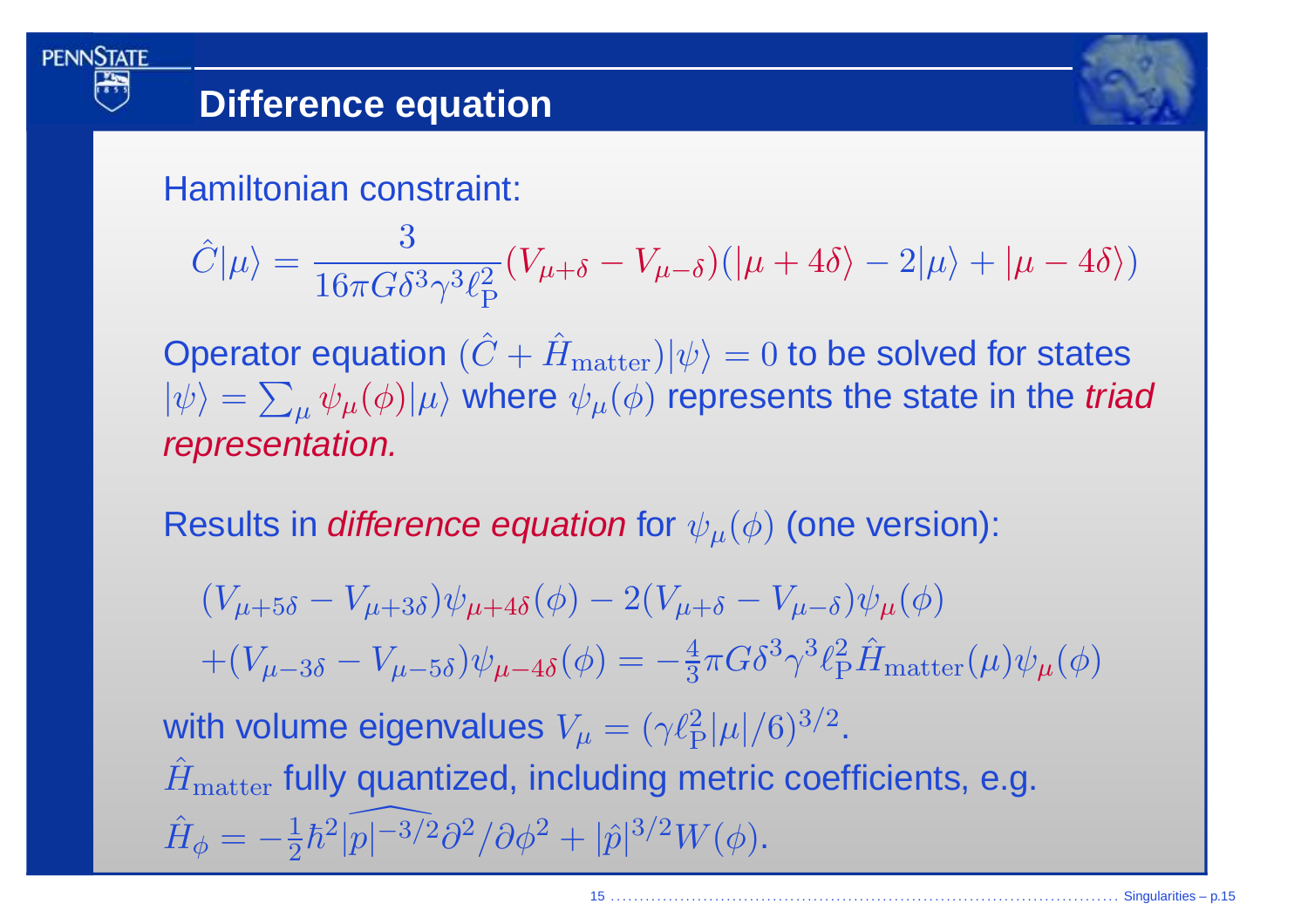

### **Properties**



 $\longrightarrow \psi_{\mu}(\phi)$  replaces  $\psi(a,\phi)$  in Wheeler–DeWitt quantization;<br>Wheeler–DeWitt equation good approximation on large scal Wheeler–DeWitt equation good approximation on large scales. Extension of Hilbert space provided. Wave function uniquely *extended:* non-singular in internal time  $\mu$ . Every solution extended: circumvent physical inner product.

—→ Extended Hilbert space provided by basic variables<br>(densitized triad): extendability of wave functions conseq (densitized triad); extendability of wave functions consequenceof dynamics. Restricts ordering choices. Generalized to more complicated models: (i) For *Kasner* one metric component diverges at the classical singularity, but all densitized triad components approach zero. (ii) Coupleddifference equations in *mi<mark>disuperspace models</mark>* (BKL?).

Physical states? Detailed semiclassical behavior of solutions away from singularities? What about full situation lacking triad representation (non-Abelian)?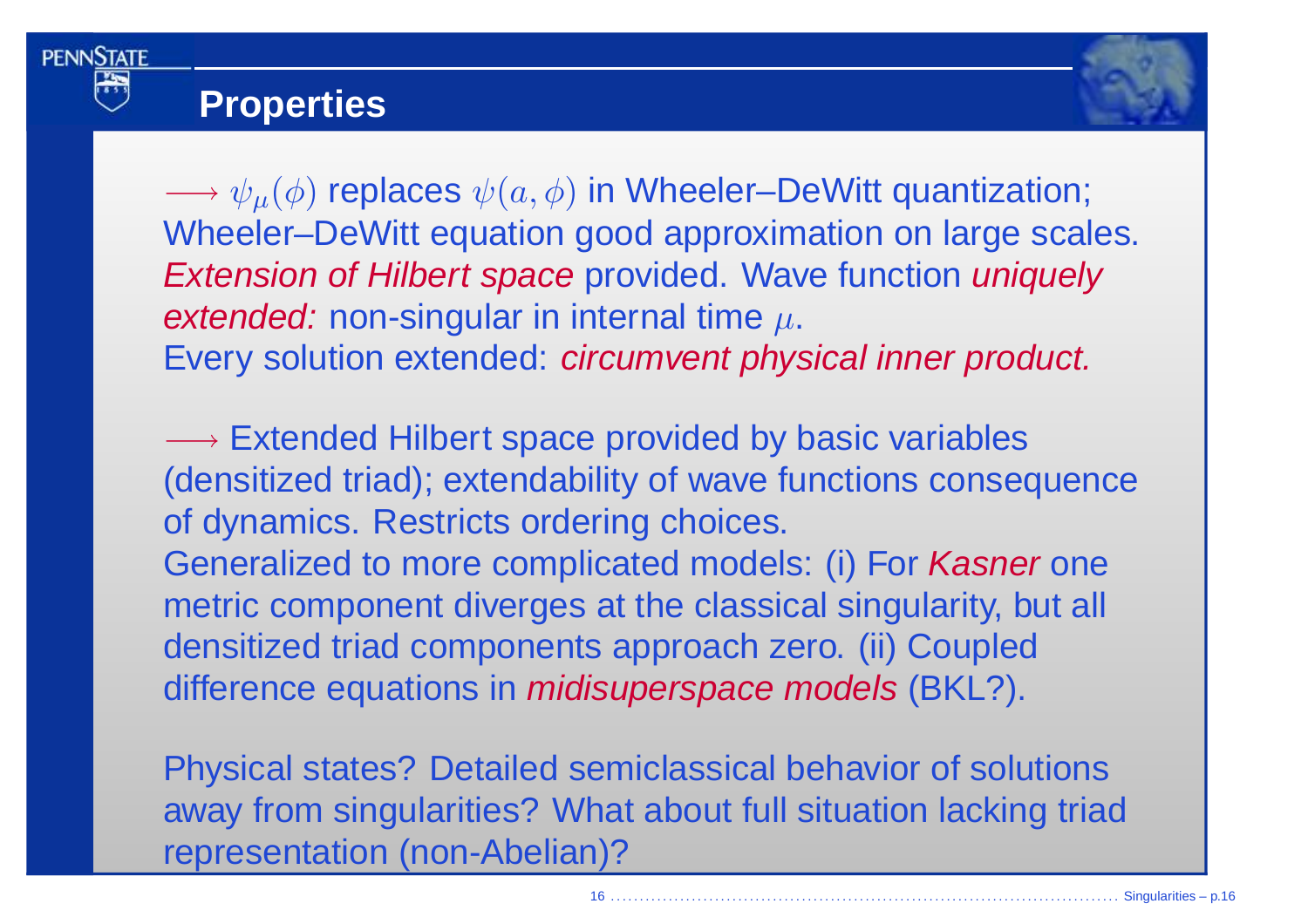

### **Free scalar model**



Further specialization of matter content to free, massless scalar allows determination of physical Hilbert space. MatterHamiltonian  $\hat{H}$  $\hat{H}_{\phi} = -\frac{1}{2}\hbar^2|\widehat{p|^{-3/2}}\frac{\partial^2}{\partial\phi^2}.$ 

"Klein–Gordon" type equation

$$
-\frac{\partial^2}{\partial \phi^2} \psi(p,\phi) \propto \left(\widehat{\sin(c)p}\right)^2 \psi(p,\phi) =: \hat{H}^2 \psi(p,\phi)
$$

with difference operator  $\hat{H}$ .Physically normalizable solutions given by  $i\hbar\dot{\psi}$  $\dot{\psi} = \hat{H}\psi$ = $=$   $|\sin($  $\overbrace{\phantom{aaaaa}}^{ }$  $(c)p)|\psi$  where  $\phi$  is viewed as internal time.

Collapsing solutions with *Gaussian initial state* at large  $p$  always *bounce* back to large volume, according to  $p^2\sin^2 c = p_\phi^2.$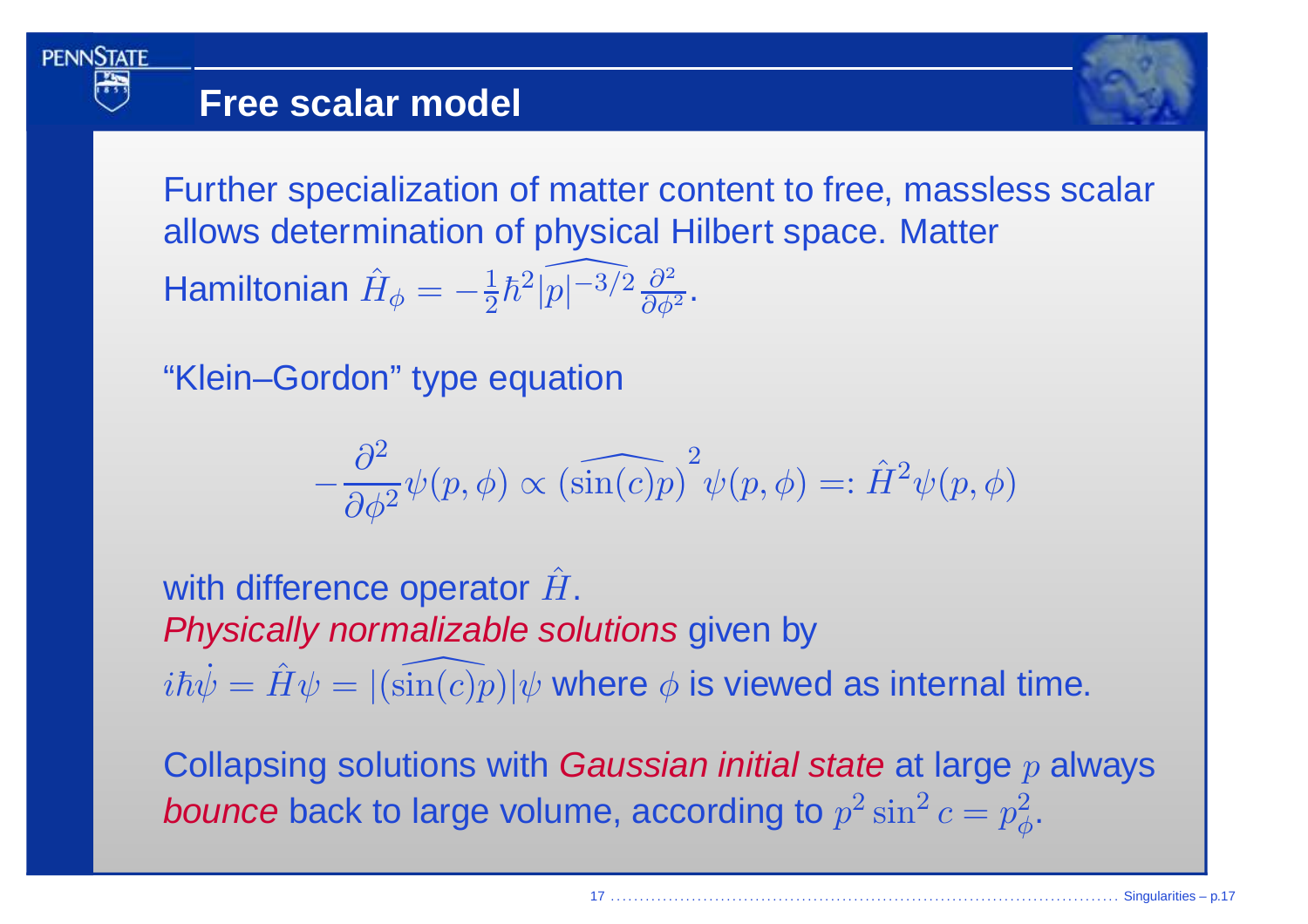**PENNSTATE** 

Free scalar model closely related to *solvable* one, obtained with Hamiltonian  $\hat{H}=\frac{1}{2}$  $\frac{1}{2i}(\hat{J}-\hat{J}^{\dagger})$  with  $\hat{J} := \hat{p}\widehat{\exp (ic)}.$ 

Hamiltonian linear except for norm, linear algebra  $({\rm sl}(2,\mathbb{R}))$  with basic operators:

 $[\hat p,\hat J]=\hbar\hat J\quad,\quad [\hat p,\hat J^\dag]=$  $-\hbar \hat{J}^{\dagger}\quad ,\quad [\hat{J},\hat{J}^{\dagger}]=$  $-2\hbar \hat{p}$  $- \, \hbar^2$ 

Look at states for which  $\Delta H \ll \langle \hat{H} \rangle$  (conserved) as<br>esmiglessiselity condition and to justify drepping no semiclassicality condition and to justify dropping norm.

Allows complete solutions for expectation values as well asfluctuations. Justifies taking  $p^2\sin^2c$  as effective constraint  $\langle \hat{H} \rangle = \frac{1}{2i} (\langle \hat{J} \rangle - \langle \hat{J} \rangle)$  while  $\langle \widehat{\sin c} \, \hat{p} \rangle$  $^2\sin^2$  $^2$   $c$  as effective constraint since  $\,\,=\,\, 1$  $\frac{1}{2i}(\langle \hat{J}\rangle - \langle \hat{J}\rangle)$  while  $\langle \widehat{\sin c \, \hat{p}}\rangle \neq \langle \widehat{\sin c}\rangle \langle \hat{p}\rangle$ .

Also shows limitations: Matter potential? Anisotropies?Inhomogeneity? Quantum back-reaction in general important.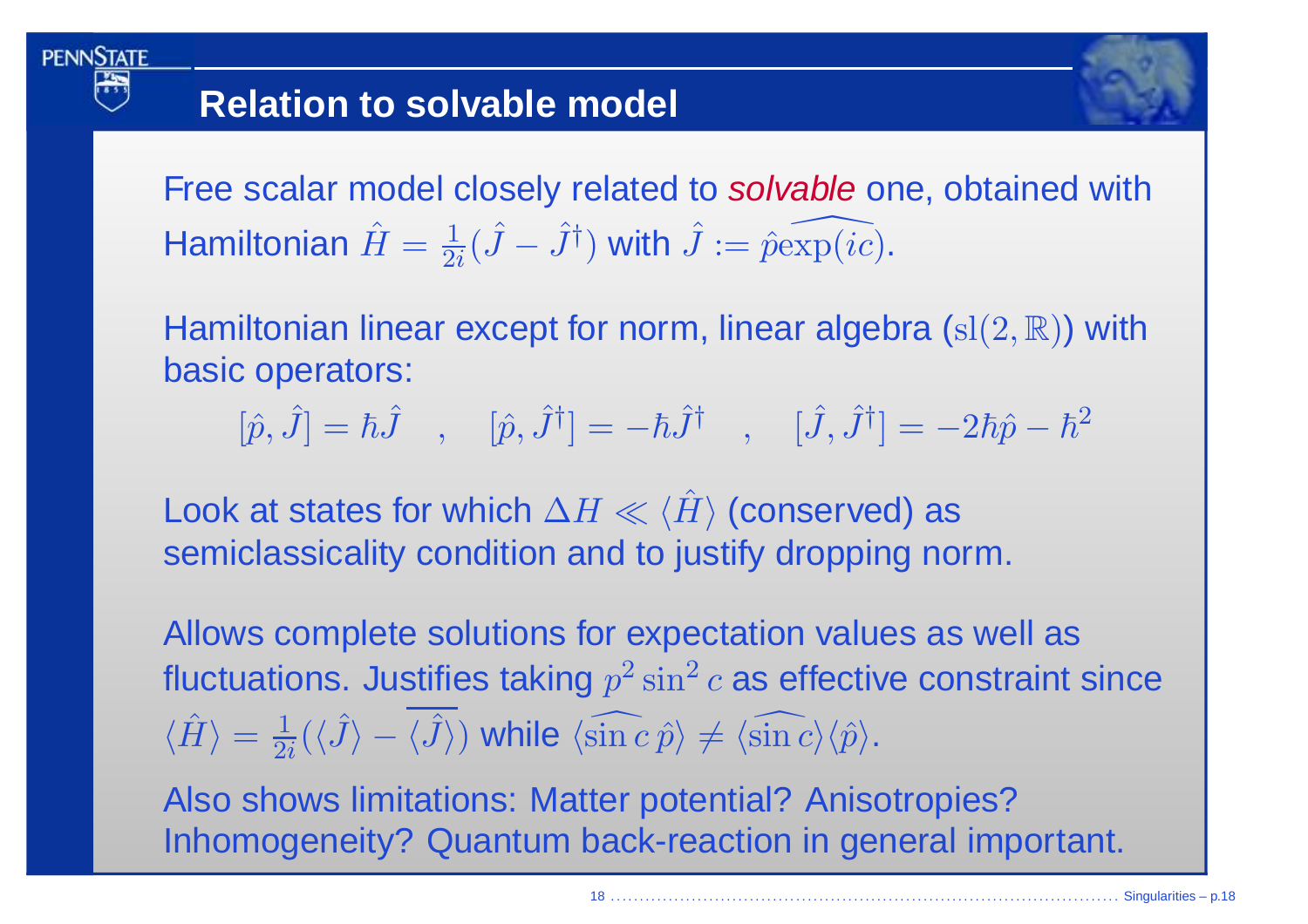

### **Perceived strengths and weaknesses**

String theory positive: Trusted framework in AdS/CFT correspondence, much information in analytic boundarycorrelators, independent perturbative string theory scenarios.

String theory negative: Lack of non-perturbative formulation applicable to cosmology, perturbation theory in time-dependent backgrounds not well-formulated (Lorentzian metrics on Riemann surfaces?), space-time geometry obtained onlyindirectly.

Loop quantum gravity positive: Rather general basis forstatements about non-singular evolution, indications for boundedcurvature, some bounce models with detailed geometry.

Loop quantum gravity negative: Definition of full constraint/algebra, local Lorentz invariance? Uniqueness?(Non-)Separability of Hilbert space?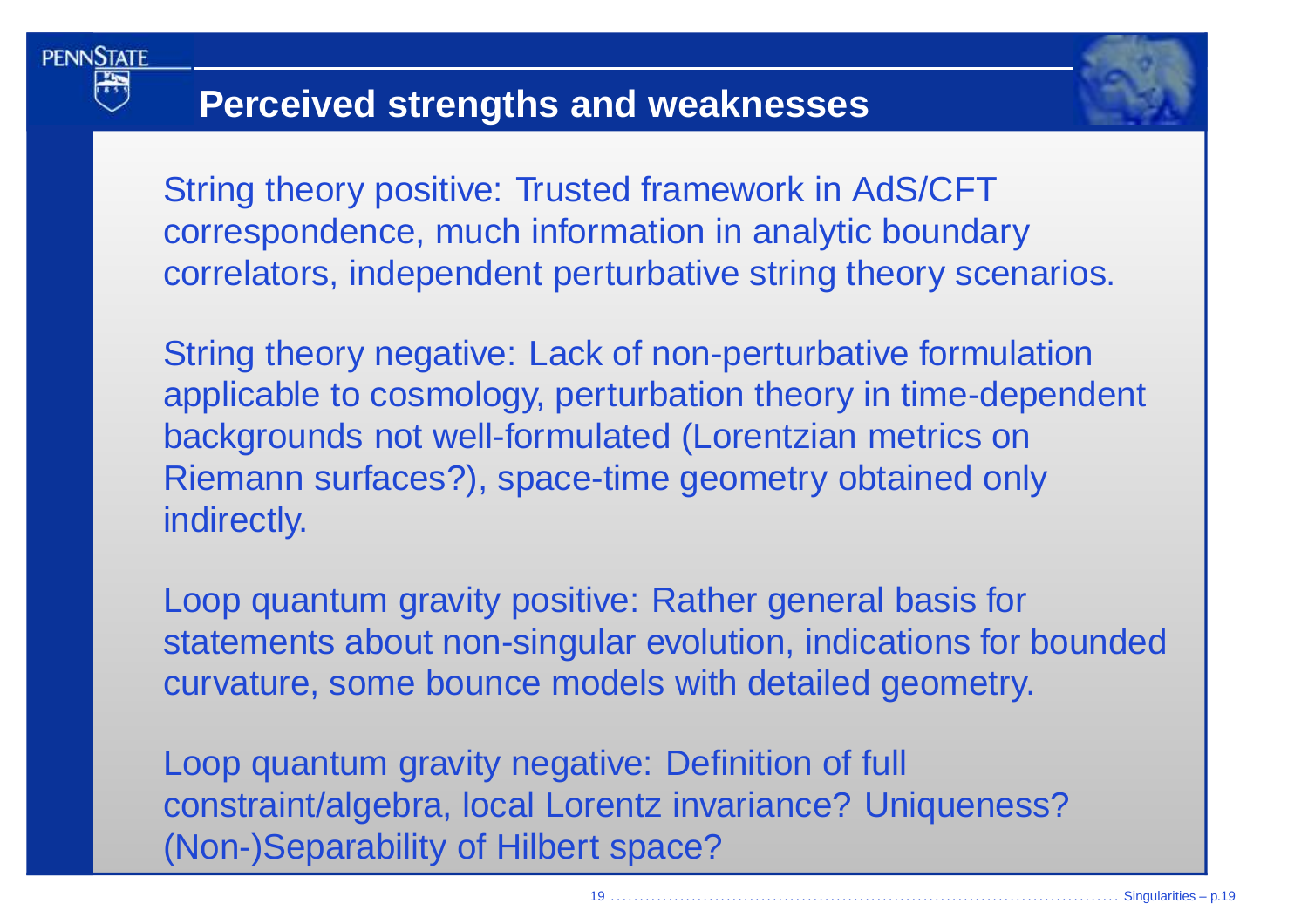

### **Common problems**

How *state dependent* is singularity resolution?

Is singularity resolution gauge dependent?(Mini-/midi-superspaces, backgrounds)

Problem of observables: Required to extract specific information from wave function, or local bulk properties from boundary fieldtheory.

Problem of *time:* observables, interpretation of wave function, boundary correlators for non-static bulks.